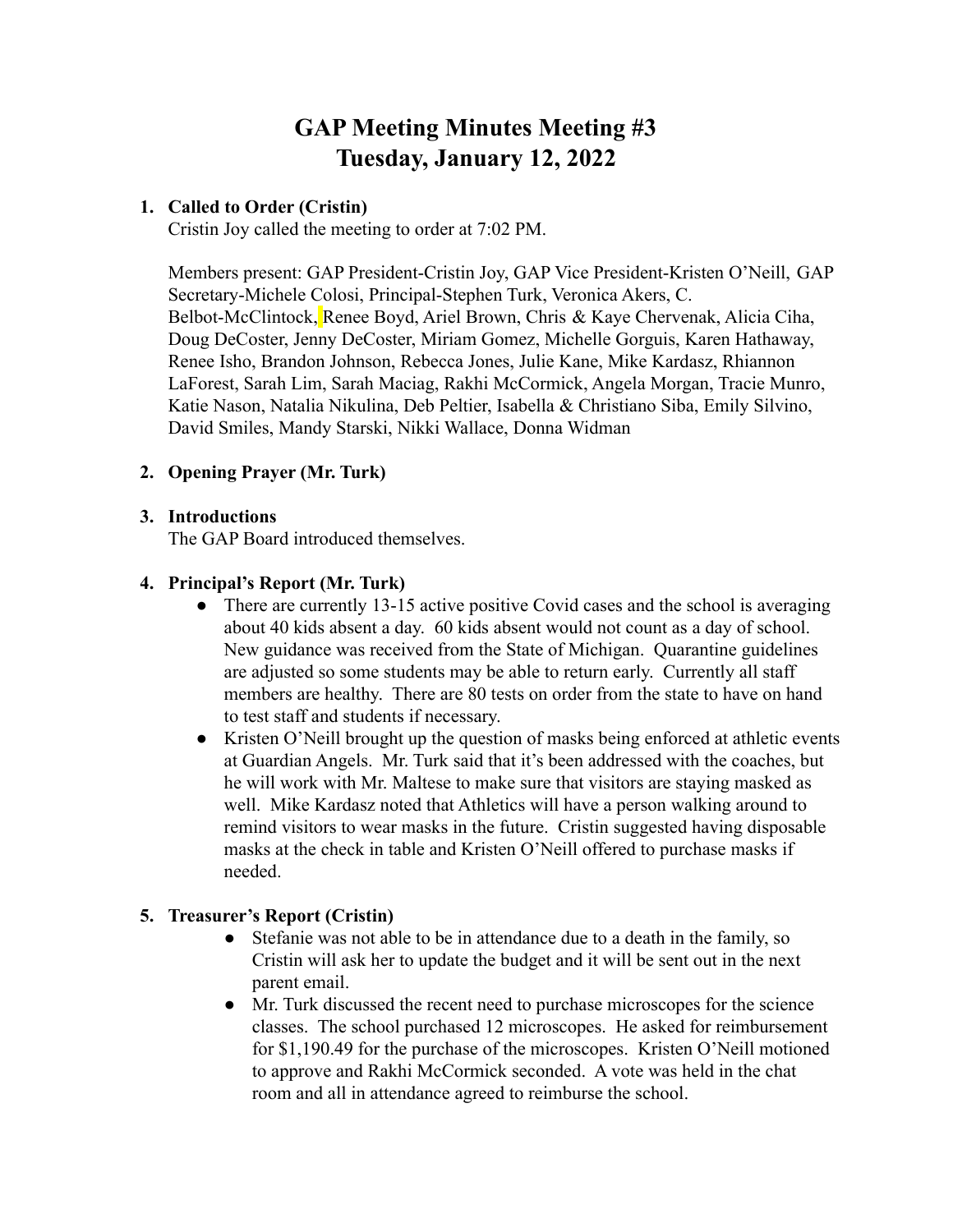#### **6. Event Committee Reports**

- GAP Pizza Lunch (Veronica) The lunch was Tuesday, November 23rd. It went very well. The event was only \$20 over last year's budget and there were around 100 more students this year. Need to remember extended recess for next year. Veronica would like to chair this event again next year.
- St. Nicholas Day (Emily  $& Akoko$ ) The event went smoothly and they stayed within their budget.
- Santa's Secret Shop (Kim) The shop went well. Kim is looking for a shadow for next year to help take over the event. If you are interested in shadowing, please contact Cristin Joy.
- Advent Festival (Cristin & Rakhi) This was the first year for the advent festival. There was a craft show the first day and there was decent traffic coming through. The caroling portion was changed to a karaoke party in the gym due to the high winds and weather outside. Sunday there was an Our Lady of Guadalupe festival. There was food and a skit and a decent turnout of participants. It was a great first event, and they look forward to building it even more next year.
- Winter Family Bingo (Hilary) Bingo will not be able to be in person due to current Covid numbers. A virtual Family Bingo Night will be planned by Hilary some time in February. Stay tuned for a date.
- Mom/Son Event This event will be postponed until the spring due to current Covid numbers. A parent chair is needed for this event. Bowling and pizza has been done in the past, but it is open to be whatever the new chair would like it to be.
- Daddy/Daughter Dance (Julie, Kristen, Rosana) This event will be postponed until the spring due to current Covid numbers.
- Spring Mom2Mom Sale (Mandy & Michelle) Mr. Turk will talk with Fr. Tony about this tomorrow and see about making this event happen.
- Auction (Miriam/Erin) Great items are coming in, including some new donors. They are still in need of corporate sponsors. A social media campaign will start to thank sponsors and giving trees will be placed in the church soon. Tickets are available on the website. If you have an item to donate, please drop it off in the office. Kristen O'Neill will send out an email reminder to the parents in charge of classroom baskets that they need to be in by the end of the month.
- School Bundles (Kristen) Kristen sent an email to Mrs. Carr the art teacher to confirm if she'd like art supplies included in next year's bundles. She will reach out to teachers later this month regarding supply needs.
- Spirit Wear (Julie) Around \$153 was sold last month. Mrs. Perry lists any sales in the weekly parent email.
- SCRIP (Bethane) No report.
- Used Uniform Sale (Nicole) No report.
- Raffle (Mike) The drawing will be held during the auction. Mike will start